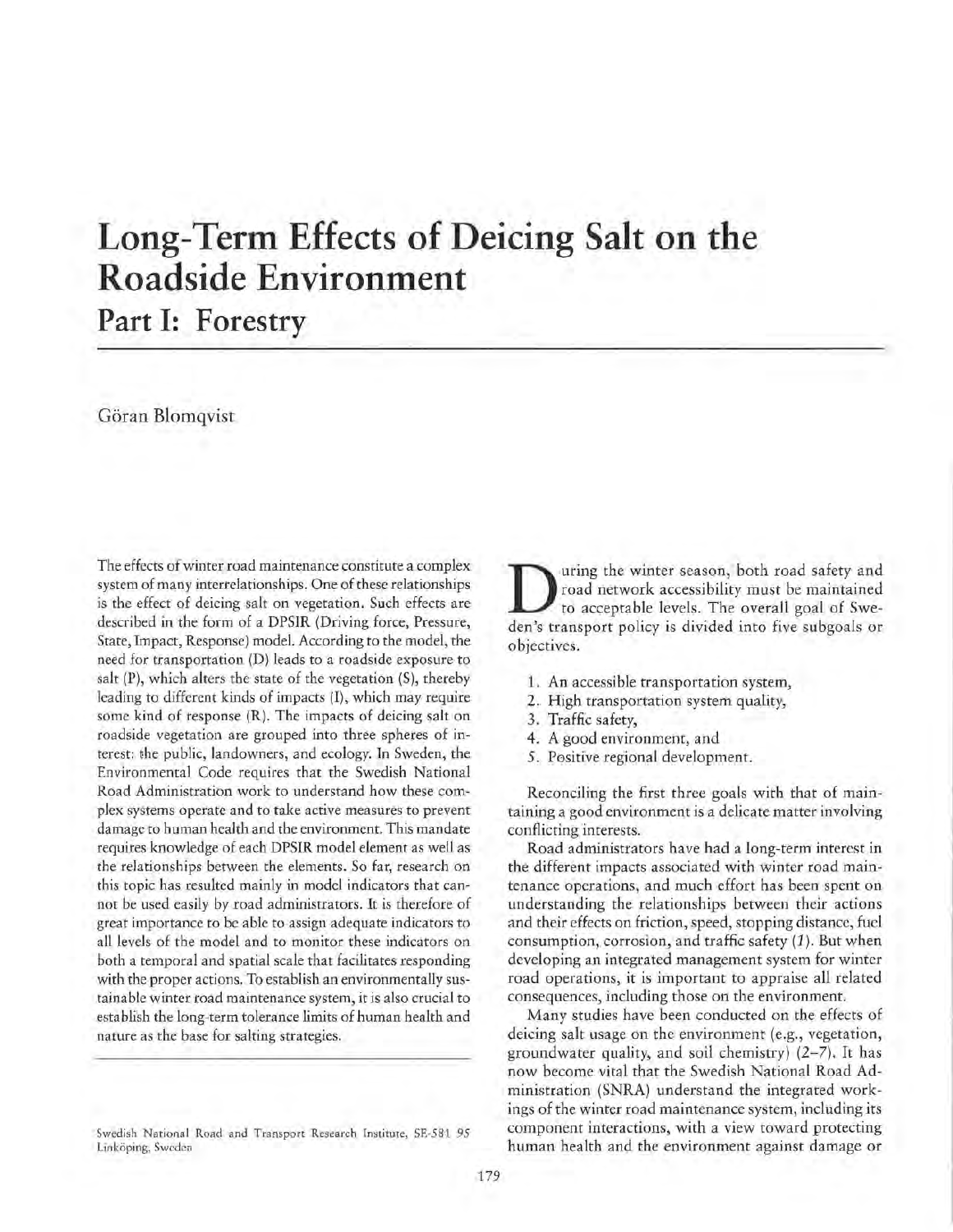detriment. In fact the 1999 Swedish Environmental Code requires it. Under the same law, road administrators are required to implement protective measures and any other precautions that may be necessary to prevent or mitigate damage or detriment to human health or the environment as a result of any winter road activity or measure (SFS 1998: 808, The Environmental Code, Statute Book of Sweden).

The aim of this study is to describe, from the viewpoint of the road administrator, that part of the winter road maintenance system that involves the interrelationship between deicing actions and damage to vegetation and to present a model of that system, which will allow the involved components and processes to be identified and monitored.

### **WINTER MAINTENANCE OPERATIONS**

#### **Goals of Transport Policy and Environmental Law**

In June 1998 the Swedish Parliament adopted a new transport policy on the basis of the government bill titled *Transport Policy for Sustainable Development* (SFS 1997:652, Statute Book of Sweden). The overall goal of the transport policy is divided into the five subgoals listed earlier: an accessible transportation system, high transportation system quality, traffic safety, a good environment, and positive regional development.

For the first objective, an accessible transportation system, accessibility is defined as the ease with which citizens, the business community, and public organizations can bridge distance in society.

The fourth objective, a good environment, is defined in the following requirement: "the design and function of the transport system will be adapted to the requirements for a good and healthy living environment for everyone, where natural and cultural environments will be protected against damage." Good management of land, water, energy, and other natural resources must be promoted. Also, the government bill on which the new transport policy is based establishes that long-term emissions goals be based on the tolerance limits of human health, environment, and nature (Government Bill 1997/98:56, Transport Policy for Sustainable Development).

The Swedish Roads Act (SFS 1971:948, Statute Book of Sweden) states that roads shall be held in a satisfactory state by maintenance and other measures. This mandate does not, however, overrule the requirements of the Environmental Code for the maintenance of roads (Government Bill 1997/98:90), which requires that its provisions be applied in such a way as to ensure that human health and the environment are protected against damage and detriment, whether caused by pollutants or other impacts, and that the best available technology be used in connection with professional activities (SFS 1998: 808, The Environmental Code, Statute Book of Sweden).

# **Winter Road Maintenance Effects**

A key issue in the road management sector is ensuring that limited funds are spent to have the greatest impact within various applicable constraints (8). The winter road maintenance manager must achieve a balance among many considerations, including accessibility, safety, comfort, travel time, and the environment (9).

The system of winter road maintenance operations and their effects on traffic safety and road accessibility have been described by Wallman et al. (1 ). Maintenance measures are identified as the central component of the system. In the Wallman et al. model, each measure leads to a large number of interrelated effects. The influence of different winter road conditions on speed and traffic flow is discussed by Wallman in a paper in this proceedings. Winter road maintenance effects are divided into three categories in the Wallman et al. model: costs for the road user, costs for the road manager, and environmental costs (Figure 1). The most cost-effective measures are chosen after comparing the different costs  $(1)$ .

Today the operating requirements of winter road management **in** Sweden are an aggregated function of road user costs and road manager costs (9).

#### **Roadside Exposure to Salt**

Deicing sait is used to prevent slippery conditions by forming a brine layer on the road surface that prevents snow and ice from bonding to the surface. In this deicing action system, vehicles play an important role by forming slush and then forcing the salt-laden slush off the road. Thus the dispersion of salt from the road is built



FIGURE 1 Winter maintenance operations system and effects [simplified after Wallman et al. (1)].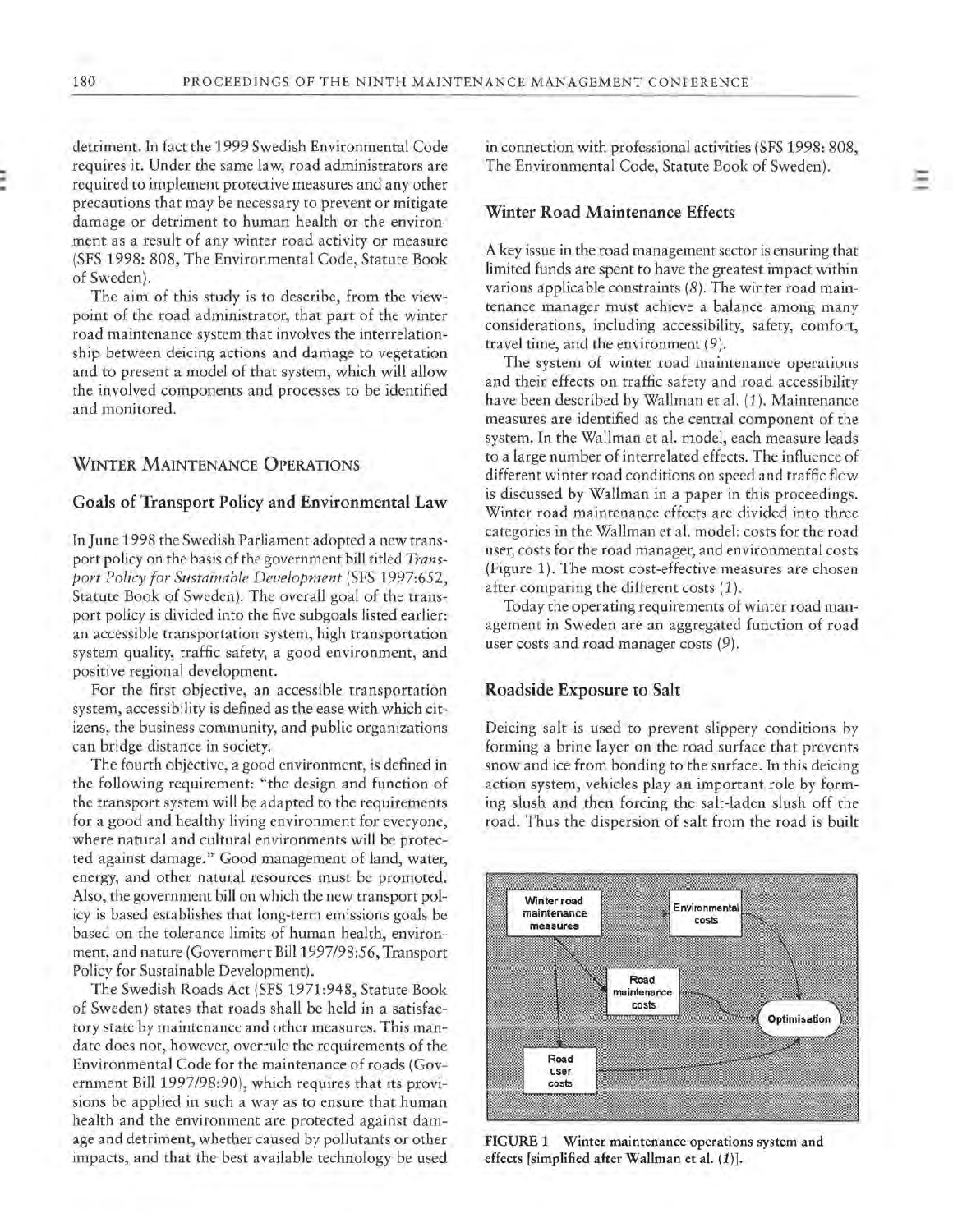

**FIGURE 2 Conceptual model of salt transport mechanisms and salt pathways from the road.** 

into the system, as well as the exposure of the roadside environment to salt.

Deicing salt follows one or more of several pathways from the road, each of which is coupled to separate mechanisms that are regulated by a set of factors (10). The major mechanisms are runoff, splash, ploughing, wet spray, and dry crystal aerosols (Figure 2). The factors that regulate to what extent one or more of the mechanisms contribute to the total transport of salt from the road are traffic characteristics (type, speed, and intensity), road surface characteristics, salting management practices (amount, technique, and timing), meteorological factors, and other site-specific factors (including topography and hydrogeology).

A model or airborne salt deposition next to roads should be a function of the sum of each transport mechanism (e.g., splash and spray) and background deposition (Figure 3). The model variables should also be related to the factors regulating the transport mechanisms rather than a mere arbitrary function that can predict values within a specific range (10). The deposition pattern resulting from this model constitutes one aspect of the roadside's exposure to salt.



FIGURE 3 Model of total salt deposition in the roadside environment.

# Environmental Effects, Damage to Trees

In many studies, damage to trees (both in field studies and under controlled conditions in laboratories) has been shown to occur both when salt is applied to the soil as well as when it is deposited onto the foliage (2, 3). Symptoms in coniferous trees are often described as needle browning and needle loss ( 11). Some trees are able to compensate for the damage by producing new shoots, but when the damage is too great, this is not possible (10, 12).

The consequences of this damage are many. One is the impact on biota in itself; another is the effect on the landscape. The impact of deicing salt on conifers is a result of a complex interplay of many causal relationships (e.g., loss of needles leading to lower photosynthetic capacity; osmotic stress through the increased amount of salt in soil water leading to inhibition of water uptake; and stress avoidance requiring energy expenditure). Most of these effects will in the end result in diminished growth of the tree stand and can also predispose the tree to damage from fungi or insects. Such effects have been described by, for example, Pedersen and Fostad (11). It is often difficult to distinguish among the different stress factors: one may have predisposed the tree to damage, another may have triggered the damage, and yet a third may have contributed to the actual killing of the tree (13).

The extent of tree damage is governed by a kind of dose-response function. In this case the dose is represented by salt exposure and the response by the degree of damage to vegetation. For some species the function has been suggested as S-shaped (Figure 4) in comparing the concentration of chloride in needle tissue to the extent of damaged needles (14). Many investigations have been conducted of the relationship between chloride amounts in needle tissue and the extent of visible damage symptoms. For example, comprehensive compilations have been published by Dobson (3) and Brod (15).

A field investigation in Sweden was performed as a potted plant experiment to check the extent and pattern of damage to two-year-old Norway spruce *(Picea abies)*  seedlings in a deicing salt-exposed environment next to a



FIGURE 4 Theoretical functions of exposure to salt and susceptibility to salt damage give the pattern of damage in the roadside environment.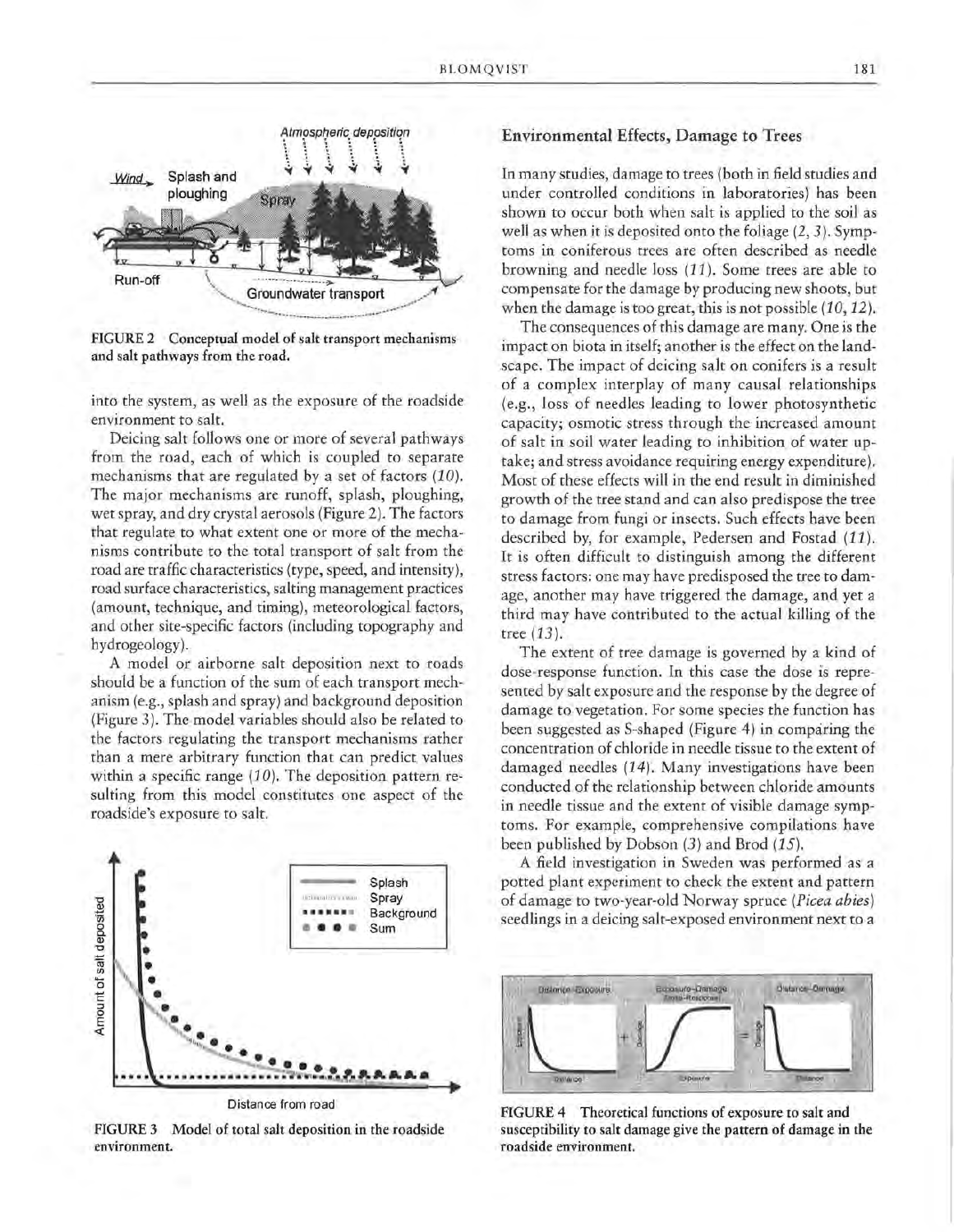highway (16). The pattern of damage (Figure 5) was consistent with the theoretical curve in Figure 4. One should keep in mind, however, that the roadside environment is also exposed to many other stress factors (6).

# **Cost of Salt Damage to Trees**

Some attempts have been made to calculate the cost of salt damage to trees. In a TRB Special Report (2) the cost was calculated as the cost of removing a dead tree and planting and maintaining a young tree in its place. On the other hand Vitaliano (17) represented the cost as the lessened demand for viewing a scenery of less aesthetically pleasing trees in areas heavily impacted by road salting. The two cost assessments focus on different aspects of the same problem: whereas the first considers the costs for mitigating the problem of dead trees, the second considers the costs of degraded landscape scenery. Both assessments are concerned with the costs of damage that has already occurred.

Randrup and Pedersen (18), however, focus on the costs of damage prevention, which they define as the estimated cost of replacing the soil of urban trees and of protecting trees using plastic-covered straw mats.

As concluded in a Finnish investigation (19), the main problem posed by deicing salt-induced damage is the discoloration of young Scots pine *(Pinus sylvestris)* trees. In an extensive Norwegian program studying the effects of deicing salt on soil, water, and vegetation, the most vulnerable species studied was Norway spruce (11). The most extensive damage reported in the Norwegian study was caused by the uptake of salt through the tree roots. In some states in the United States, 5 to 10 percent of roadside trees within 100 ft of the pavement edge along some sections of salt-treated primary highways exhibit signs of salt-related decline (2). In two Swedish studies (20), many sections along the primary highways exhibited damage to coniferous trees amounting to more than 70 percent of vegetation at the individual tree level.

Roadside trees and shrubs in Sweden have to some extent been removed as a road safety measure (Figure 6). This action also removes the symptoms of salt-damaged trees.

#### **Forestry: A Process, Not a Steady State**

Forestry should be thought of as a process rather than a steady state. While one effect of roadside exposure to deicing salt is a lower forestry yield, a potentially more significant long-term consequence may manifest itself during reforestation, as seedlings and young plants are much more sensitive to salt exposure than older trees. Reforestation may therefore be virtually impossible within a zone of up to several tens of metres from the road. In many places this zone extends beyond the road reserve area (i.e., the right-of-way boundary) and therefore may affect the land next to the road. If reforestation is not possible, the landowner is subjected to a forced change of land use (Figure 7), which will probably lead to different legislative possibilities concerning damage claims than would the impact of diminished growth along the roadside.

The economic consequences of these factors must be considered lest potential claims for damages by landowners come as an unpleasant surprise to road administrations.

# **SYSTEM DESCRIPTION**

The Swedish Environmental Protection Agency has established a system for the follow-up of national environmental quality objectives (21). The system uses defined indicators for each part of the process following the internationally accepted DPSIR (Driving force, Pressure, State, Impact, Response) model (Figure 8). Societal needs



FIGURE *5* Pattern of damage to Norway spruce seedlings in a field case study.



FIGURE 6 Removal of roadside trees and shrubs to eliminate symptoms of salt-damaged trees and cutting and mowing of the roadsides to promote roadside biodiversity.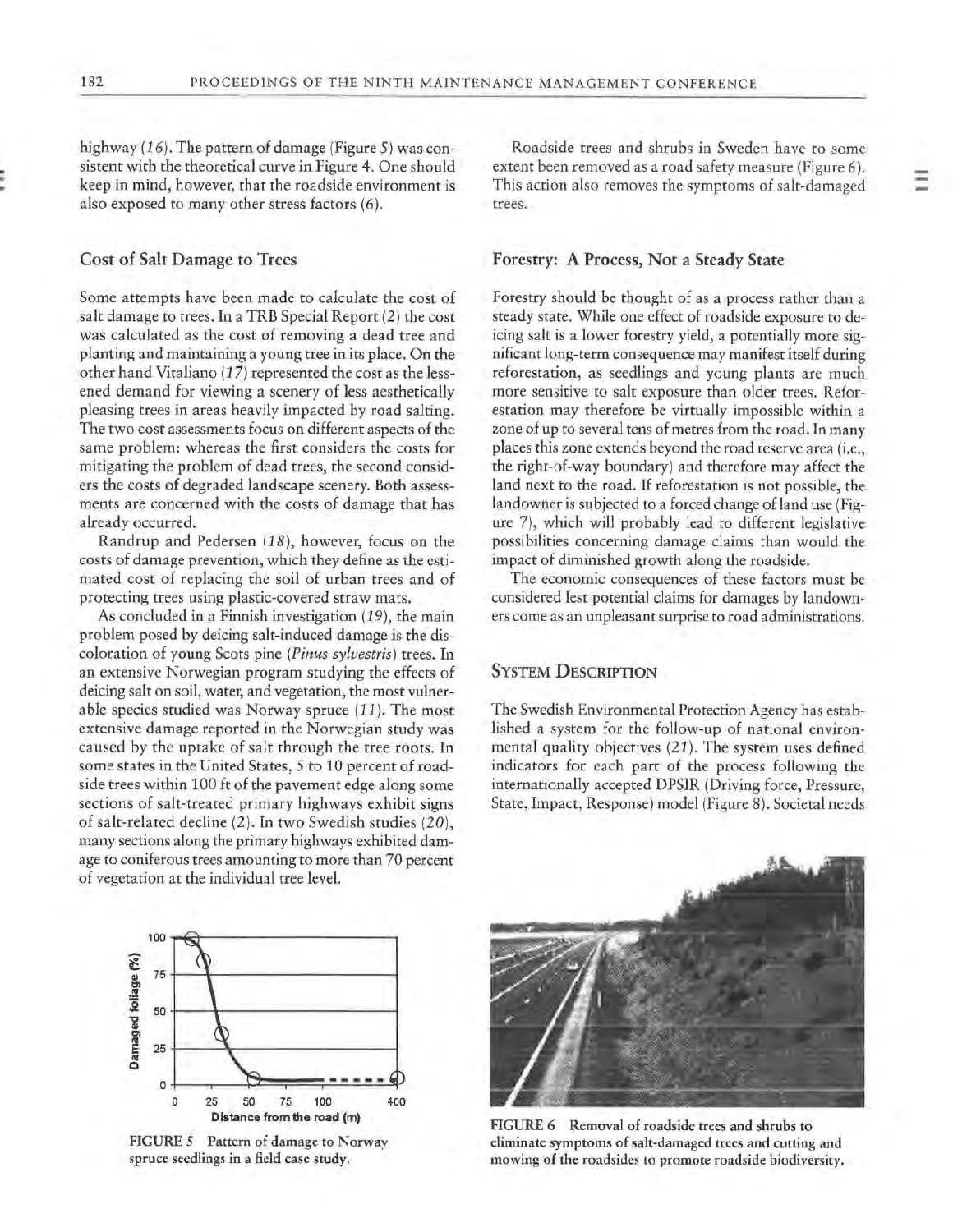

FIGURE 7 Implications for forestry, seen as a process.

and activities can be viewed as driving forces (D) that lead to a pressure (P) on the environment. This pressure may change the state (S) of some environmental components, which in turn can lead to impacts (I) on an area such as human health or nature. Finally, society will respond (R) in some way to combat the problem in one or several of the model's earlier stages (21 ).

Using the DPSIR model, the use of deicing salt and damage to vegetation could be described as follows (Figure 9):

• The driving force (D) is the transportation need of citizens and industry, formulated as subgoals (e.g., accessibility, quality, and safety). To be achieved, these subgoals require the use of deicing salt (9).

• The pressure (P) is the deicing salt that follows different pathways from the road to somewhere in the environment.

• The state (S) of the roadside vegetation is dependent on, for example, salt concentration on the plants, in the plants, in the soil, and in the soil water.

• The impacts (I) of the pressure-induced state are, for example, degraded landscape scenery, diminished tree growth (in the worst case forcing a change of land use),



**FIGURE 8 DPSIR model.** 

trees predisposed to secondary pests, and an altered species composition along the road.

• The societal responses **(R)** can influence all other levels of the system (D, P, S, I).

There are two elements in Figure 9 that are not included in the original DPSIR model (Figure 8). The first, indicated in the oval between driving force (D) and pressure (P), represents the activity induced by the driving force and causing the pressure. In this case the action is the deicing measure.

The other Figure 9 element not included in the Figure 8 **DPSIR** model comprises laws, directives, policies, regulations, and contract conditions (indicated in the box at the upper right of the figure). These are partly a result of societal needs (e.g., the need for transportation is manifested in some of the goals of the transport policy), but they can also be used by society as a toolbox for responding to all DPSIR model stages. Finally, this element also governs liability issues surrounding different impacts (I).



**FIGURE 9 Deicing actions and damage to vegetation as illustrated by DPSIR model.**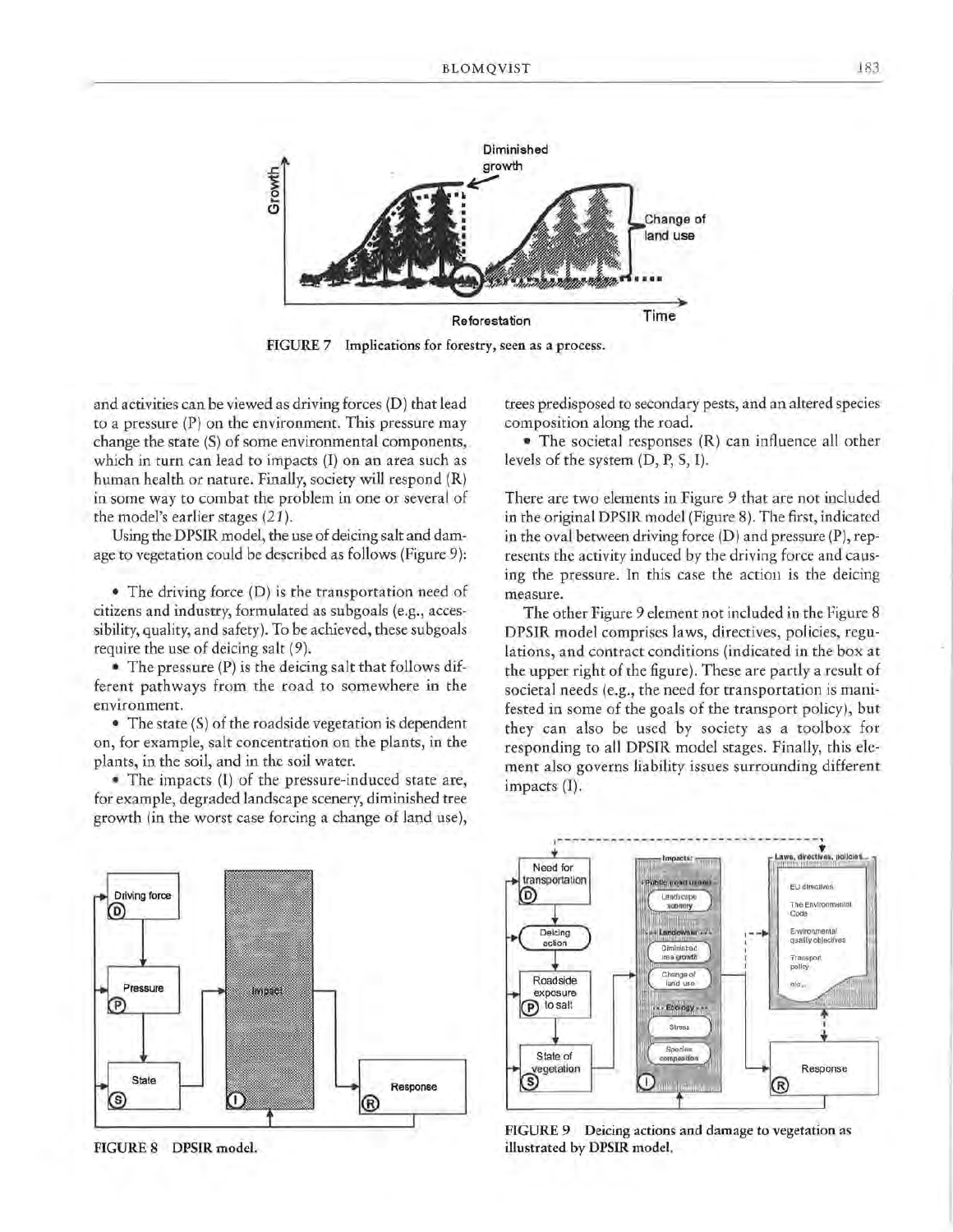Each component in the DPSIR model (Figures 8 and 9) is connected by arrows representing the links and relationships between the components:

• The relation· between the need for transportation (D) and deicing actions taken is governed by, for example, requirements in winter road maintenance operating rules (9) and available technology and methods.

• The relation between deicing actions and roadside exposure to salt (P) is dependent on such variables as the amount of salt used, salt type, speed and intensity of the traffic, road surface characteristics, wind speed and direction, and distance from the road (Figures 2 and 3).

• The relation between roadside exposure to salt (P) and the state of vegetation (S) can be described by a doseresponse function (Figure 4) dependent on such variables as type of exposure, type of vegetation, ability to avoid or tolerate stress, and other contributing stress factors.

#### **DISCUSSION OF RESULTS**

# **Responsibilities and Sustainability**

Chapter 2:2 and 2:3 of the Environmental Code in Sweden (SFS 1998:808, The Environmental Code, Statute Book of Sweden) outlines the requirements of having knowledge of the impacts of one's activities and implementing protective measures in order to prevent impacts on human health and the environment. In the instructions for the SNRA the government charged the SNRA as the representative of the state with overall responsibility for the development of and developments within the road transport system (SFS 1997:652, Statute Book of Sweden). This sectoral responsibility, together with the rules in the Environmental Code, places a large responsibility on the SNRA. This requires that research and development efforts be focused on the most relevant relationships within the system of winter maintenance operations and their effects in order to avoid unpleasant surprises such as unforeseen claims for damages or judicial processes. Regarding the judicial aspect of the issue, the situation is still somewhat unclear in Sweden, since the issue has not yet been tried in the courtroom.

Environmental costs (Figure 1) also imply additional components to those described in this study. These include, for example, effects on groundwater, soil physics, and soil chemistry that not only lead to secondary impacts on vegetation but may aiso affect human heaith and the state of the natural and cultural environment. Long-term effects of the use of deicing salt on groundwater and surface waters are described by Thunqvist in a paper in these proceedings.

# **Tolerance Limits and Indicators**

In today's winter operations in Sweden, the general recommendation is to "use as little salt as possible." It can be argued, however, that this recommendation is not based on an environmental concern as long as the two words "as possible" are connected only to requirements for a specific road surface friction value or snow depth tolerance limit. In fact the regulations specify no environmental tolerance limits.

On the other hand the salting strategy could also be interpreted to mean "use as much salt as possible." In this case the words "as possible" should be based on the longterm tolerance limits of human health and nature, a basic concept in the government bill on which the current transportation policy is based (Government Bill 1997/98:56, Transport Policy for Sustainable Development).

So far most studies on salt tolerance limits with regard to vegetation damage have been concerned with concentrations of sodium and chloride in plant tissue (3, 15). From the road administrator's point of view, however, this indicator is not very useful. A more important indicator would be the relation of deicing action (amount, method, technique, and timing) to the occurrence of damage, which would ultimately reveal what deicing strategy should be used on each individual occasion.

The extent of deicing damage has been classified in **numerous investigations, but these have been devoted**  almost exclusively to only one impact-the stress compartment (Figure 9). In comparing different investigations of damage rates, it is evident there is a need for a uniform damage rating system, as many different damage rating systems make comparisons difficult. What is more important, however, is that adequate indicators be assigned to all impacts at all system levels (driving forces, pressures, states, and responses).

Robinson et al. (8) have stated that "A key challenge for the road manager is to find ways in which to describe the problems and impacts of road maintenance that can be understood by the politicians and the general public." It could be added that a crucial challenge for the scientific community is to find the key parameters and indicators for each of the system's different levels (driving forces, pressures, states, and responses) that can be understood and utilized by road managers. Monitoring the system on the proper spatial and temporal scales using adequate indicators will not only strengthen the scientific understanding of the system's ecological effects, but it will also increase the potential of taking appropriate measures that will improve the sustainability of the system.

#### **CONCLUSION**

Deicing salt usage and its effects on vegetation are complex; however, the new legal situation in Sweden requires the road authority to possess a proper understanding of this system.

A suitable model of the system is the DPSIR model, which takes into account the entire process from the soci